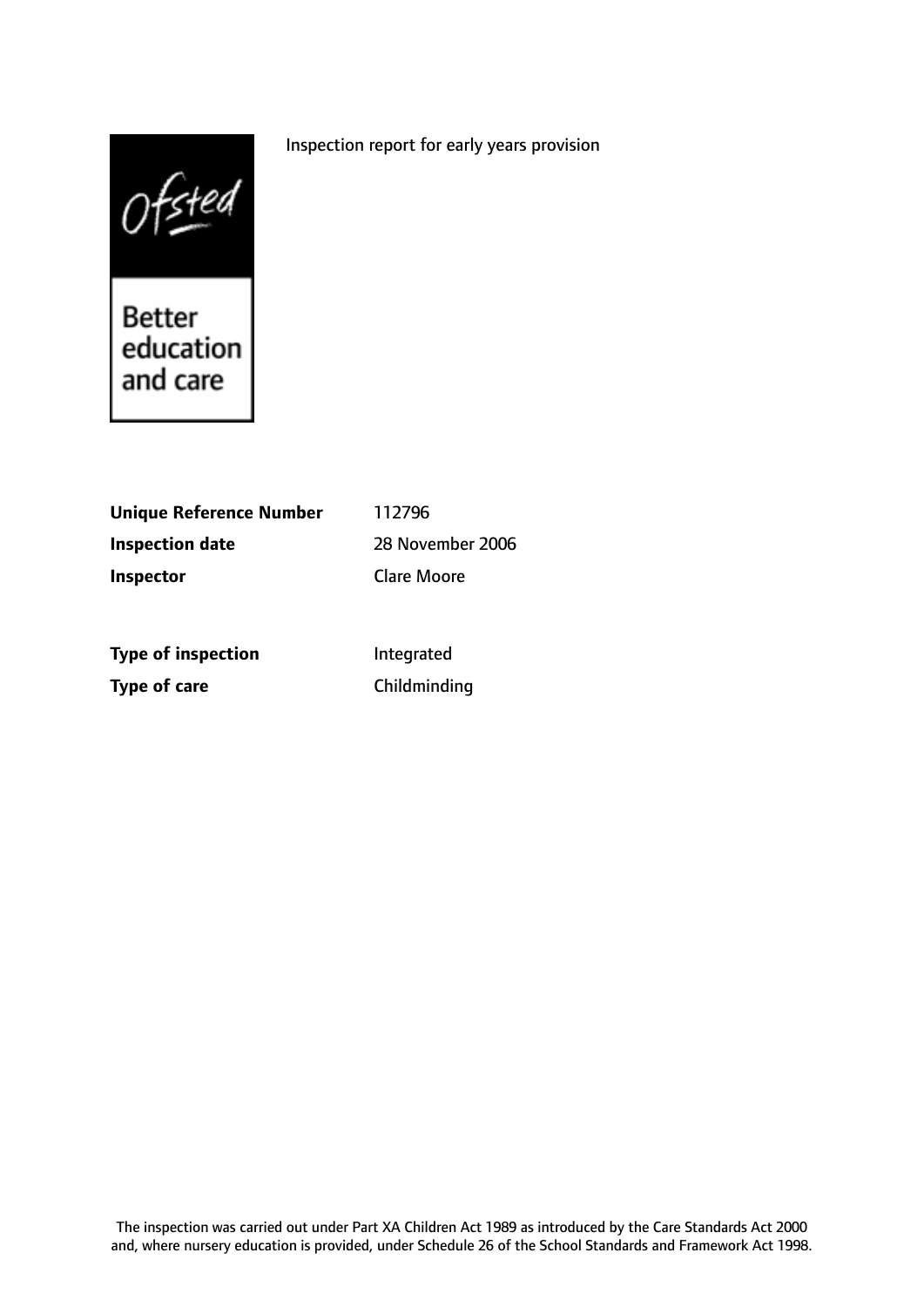## **ABOUT THIS INSPECTION**

The purpose of this inspection is to assure government, parents and the public of the quality of childcare and, if applicable, of nursery education. The inspection was carried out under Part XA Children Act 1989 as introduced by the Care Standards Act 2000 and, where nursery education is provided, under Schedule 26 of the School Standards and Framework Act 1998.

This report details the main strengths and any areas for improvement identified during the inspection. The judgements included in the report are made in relation to the outcomes for children set out in the Children Act 2004; the National Standards for under 8s day care and childminding; and, where nursery education is provided, the *Curriculum guidance for the foundation stage.*

The report includes information on any complaints about the childcare provision which Ofsted has received since the last inspection or registration or 1 April 2004 whichever is the later.

## **The key inspection judgements and what they mean**

*Outstanding: this aspect of the provision is of exceptionally high quality Good: this aspect of the provision is strong Satisfactory: this aspect of the provision is sound Inadequate: this aspect of the provision is not good enough*

For more information about early years inspections, please see the booklet *Are you ready for your inspection?* which is available from Ofsted's website: *www.ofsted.gov.uk.*

## **THE QUALITY AND STANDARDS OF THE CARE AND NURSERY EDUCATION**

On the basis of the evidence collected on this inspection:

The quality and standards of the care are outstanding. The registered person meets the National Standards for under 8s day care and childminding.

The quality and standards of the nursery education are outstanding.

## **WHAT SORT OF SETTING IS IT?**

The childminder was registered in 2000. She lives with her husband and 4 children, 3 of whom are of school age and 1 is under 5 years of age. They live in a bungalow in Hythe within walking distance of shops, a park and schools. The main areas used for childminding are the playroom and the enclosed garden. The bathroom and the kitchen are adjacent.

The childminder is registered to care for a maximum of 5 children at any one time. She is currently looking after 9 children between 9 months and 8 years of age on a sessional basis. Of these 2 children receive funding for early education.

The family keep a small number of pets. The childminder is a member of the National Childminding Association and is also a member of an approved childminding network. She holds the Certificate in Childminding Practice and an NVQ level 3 in Child Care and Education.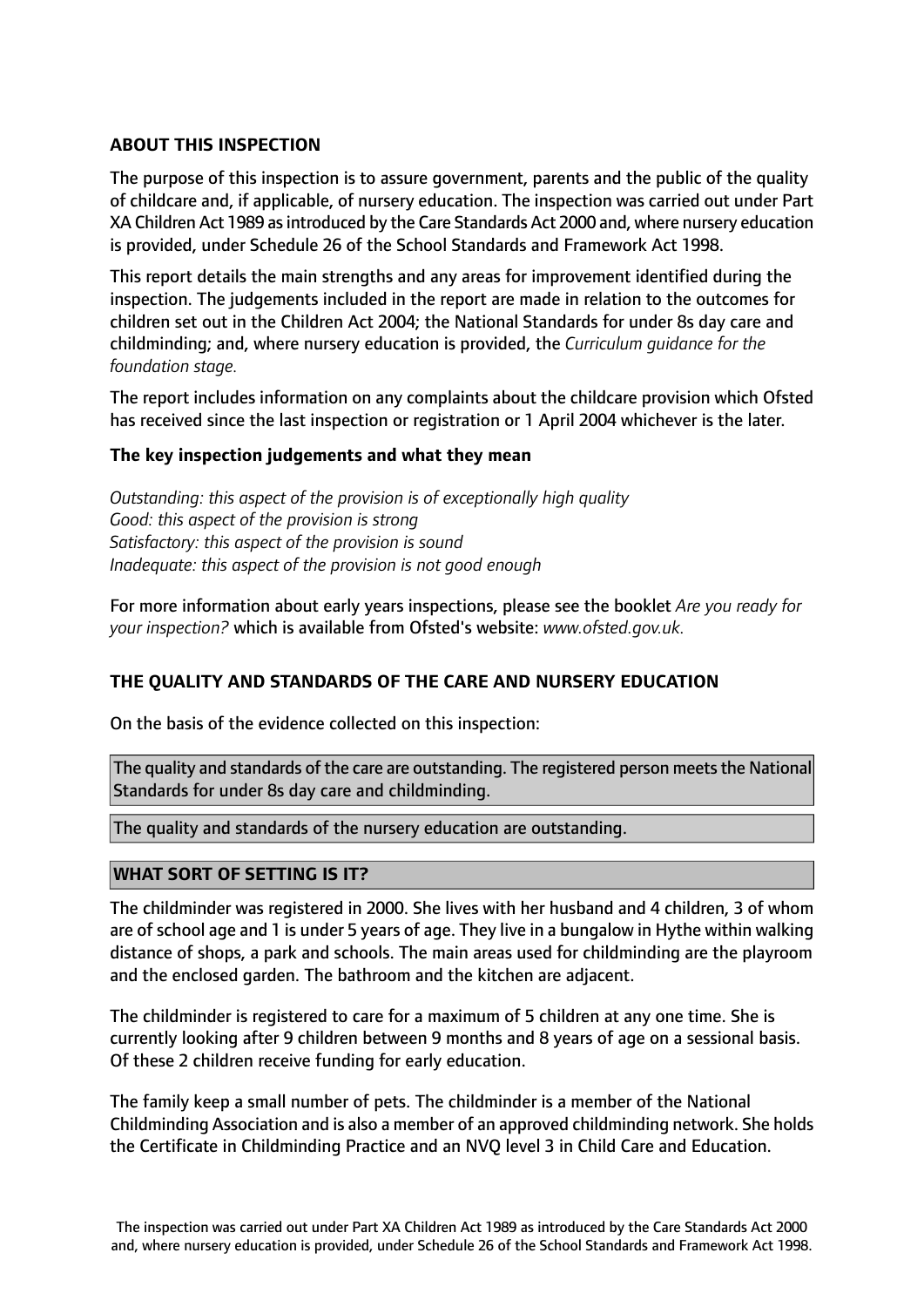## **THE EFFECTIVENESS OF THE PROVISION**

#### **Helping children to be healthy**

The provision is outstanding.

Children are cared for in a home with a high standard of comfort and cleanliness. They learn the importance of washing their hands because the childminder reminds them at meal times and after using the toilet. She supports them very well at their level and they each use their own personal towel. There is a step for children who are not yet tall enough to reach the hand wash basin. The childminder's exceptional policies and procedures regarding hygiene and sickness, for example not allowing a child who may be infectious to have contact with other children helps to prevent the spread of infections.

Children are encouraged to understand the importance of healthy eating through innovative topics and discussion. They are well nourished as the childminder provides healthy food for the after school snack and frequent drinks. Parents provide a packed lunch and fruit and perishables are stored in the fridge which is monitored to ensure it does not rise above the correct temperature. Frequent drinks are freely available to quench thirst.

Children have regular and exciting opportunities to refine and develop their physical skills. They regularly play outdoors on tricycles and wheeled toys and visit the park where they run, climb on scramble nets and balance on wobble boards. They also enjoy parachute games and action rhymes. This helps them to keep fit and active.

#### **Protecting children from harm or neglect and helping them stay safe**

The provision is outstanding.

Children spend their time in a very welcoming and secure environment. Children are safe because the childminder is extremely careful with supervision, checking babies who have sleeps and ensuring children are safely secure, for example in buggies and when travelling in the car. Children are always within site or hearing. Cleaning materials and medicines are stored safely out of reach. Risk assessments are carried out meticulously and the fire safety and evacuation procedures are extremely thorough.

Children take increasing responsibility for their own safety through clear support and encouragement from the childminder. On outings they look and listen for traffic and operate the pelican crossing before they cross the road together. At home they handle tools such as scissors with care and only use them when they are sitting at the table. They find out about stranger danger because the childminder skilfully weaves it into topics so that they know what to do if they are lost or need help. They also develop confidence about how to say no if they are feeling worried or uncomfortable in a situation.

The childminder carries emergency contact details for herself and the children and a mobile phone and a first aid kit at all times. This together with permissions to administer emergency medical advice or treatment from parents ensures children can be assisted whenever necessary.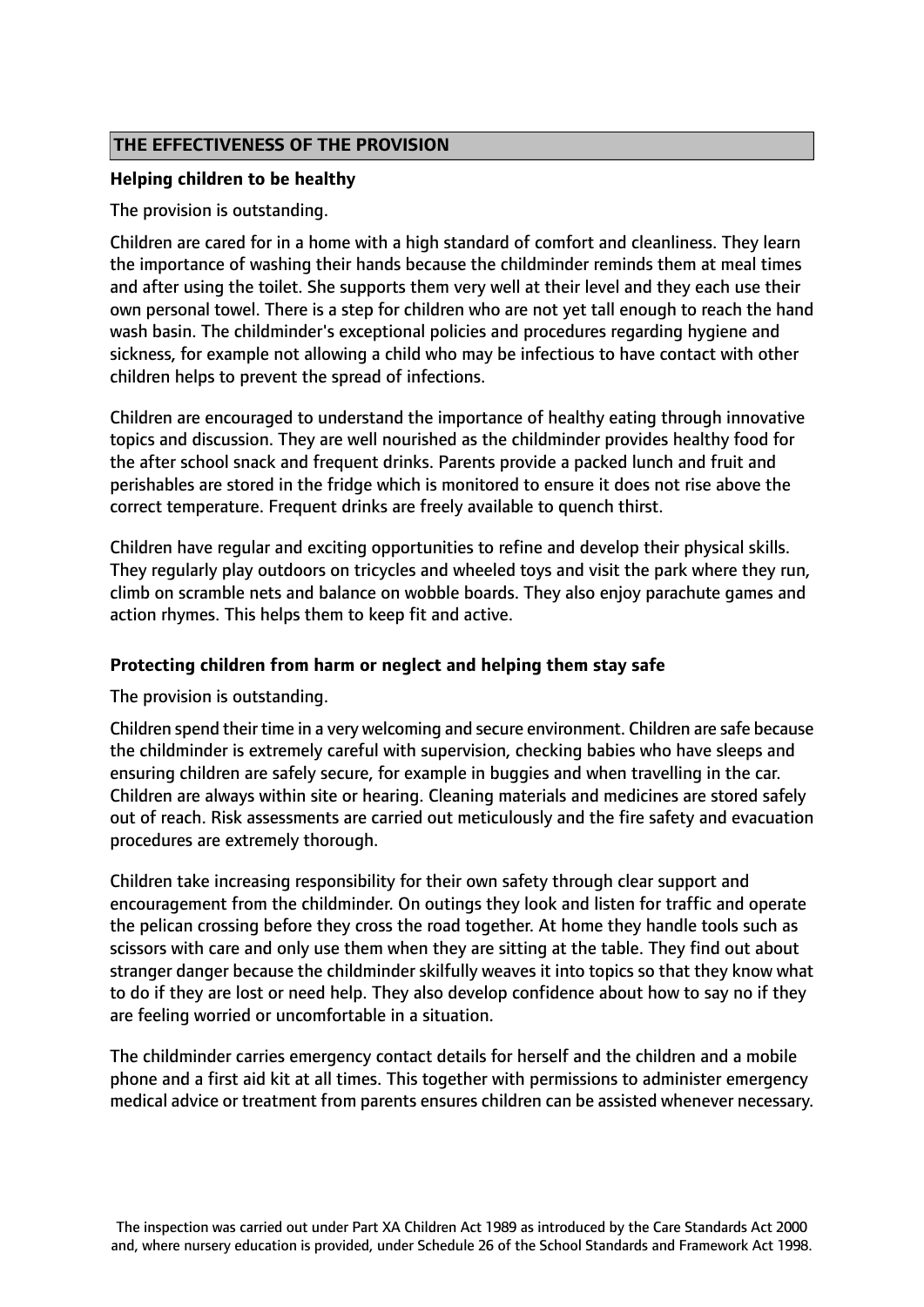The childminder has an extensive knowledge of Child Protection Procedures from training she has attended and a clear policy which helps to ensure that children's needs are met.

## **Helping children achieve well and enjoy what they do**

The provision is outstanding.

Children thoroughly enjoy attending and selecting their own freely chosen activities. They show they are highly confident by making choices about what they want to do, for example a child totally engrossed in the play house is asked if she would like a story, which she declines, but later on she enthusiastically accepts. They enjoy games with cards, small worlds, sticking and gluing. Other exciting activities offered include an imaginative treasure basket for younger children with a copious variety of texture and colour, for example a loofah, shell, brush, natural sponge and mirror. They also enjoy cooking, looking for mini beasts outside in the garden , playing in the ball pool and exploring play doh, building using various construction kits and exploring the flow of rice. There is an exceptional range and variety of good quality toys and resources which are rotated so that there is always something fresh. Stories, songs, rhymes and games help children to develop number and language skills in an exciting and purposeful way.

Children are strongly motivated to explore and try new skills because the childminder encourages them in a lively way and rewards them with praise, for example when a child says she can't put the clothes on the doll the childminder shows her how and praises her warmly when she succeeds. Younger children develop rapidly because the childminder is consistently checking progress against the 'Birth to three matters' framework and using imaginative ideas to help them to make progress. She keeps meticulous records including photographs and observations and liaises extremely well with parents to ensure children experience continuity in their activities and development.

## Nursery Education

The quality of teaching and learning is outstanding.

Children progress very well though the stepping stones because the childminder has a thorough understanding of the Foundation Stage and of how children learn. Children develop their vocabulary through discussion and activities with each other and the childminder, for example finding out what a sphere is when exploring a ball shape and a bungalow when talking about different sorts of houses that we live in. Children are curious and show they want to know what things are and ask about an object in the castle to learn that it is a boulder. They practise emergent writing in role play when they set up a surgery and start to recognise letters when they select their name card at lunch time. They trace letters and write their names on their work when able . They enjoy conversations with the childminder, other children and also participate in rhymes, stories and singing.

Children learn about numbers through innovative games that the childminder devises such as matching the number of peas on a card to the larger picture, and also rhymes and in practical activities when dressing the dolls. In a topic about 'the three bears' they compare sizes of plates and find out about small, middle sized and big. On outings they observe numbers and names on houses in the environment and explore shape when they consider the shape of the peas and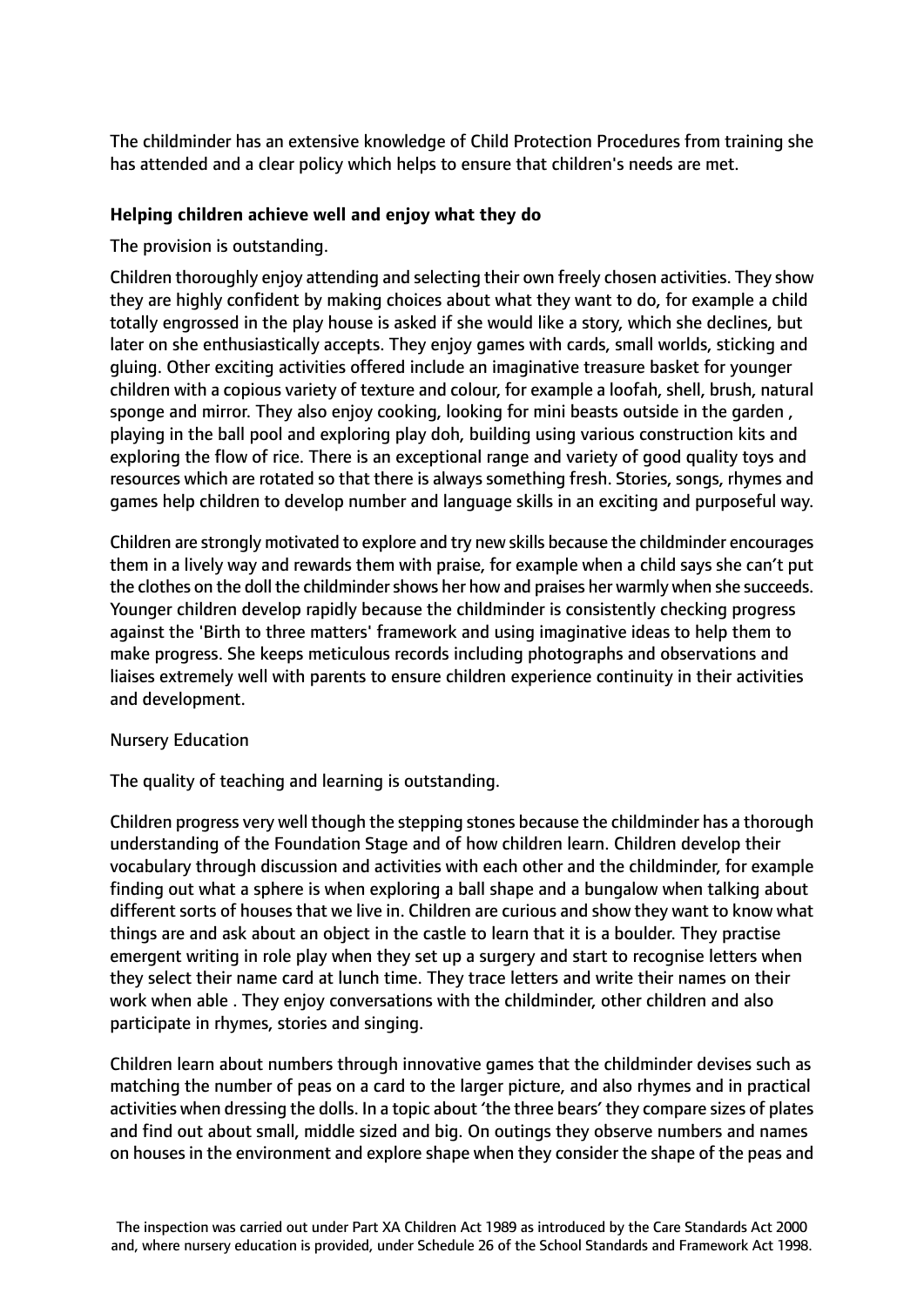the shape of the bricks that make up the house. They make links in their learning, for example in the topic of princesses they use a book and link it to small world imaginative play with castles and houses, then extend it to counting and puzzles. The childminder encourages children's efforts with praise and support, for example when helping them to recognise their name and when playing a game of snap.

Children explore and investigate with zest as they look in wonder at the rainbow colours the prism throws as it bends the light. They observe changes when they make jelly, porridge for 'the three bears', grow beans and consider the life cycle of butterflies. They become familiar with technology as they operate a computer, a printer and battery operated toys and explore the passage of time when they talk about the dinosaurs that lived in the past and activities they have enjoyed. They explore ice cubes and melting when they use them to build an igloo. They develop their finer physical skills through for example dressing dolls and doing up buttons on their clothing, doing puzzles, handling clothes pegsto hang out the dolls washing and using a hole punch. They also sow bean seeds and use a trowel to plant them out as they grow.

Children use their imagination and are animated when they play in the small world castle, with dolls, bedding and peas sometimes re-enacting the stories they enjoy. They dress up and express themselves to music, dancing with scarves, they play and listen to the piano and they also make music playing the various high quality percussion instruments. They develop a sense of community on local trips when they visit the farm and collect eggs, take a trip on the train to the ferry and visit the toy library. They make further links in their learning turning some cardboard boxes into a train.

Records, photographs and written observations clearly show achievements and impeccable notes show areas to be targeted for the next steps of learning. Children benefit and flourish because the childminder makes good use of her time to plan, encourage and support them and builds on what they are already interested in.

## **Helping children make a positive contribution**

#### The provision is outstanding.

Children are settled and happy because the childminder discusses their individual needs in meticulous detail with parents and introduces them to the family and the other children so that she can settle them in carefully. Their behaviour is excellent. They develop the 'standards' with her which have a positive emphasis on taking turns, being kind to each other and keeping safe. The childminder helps them to understand and practise taking turns through games such as snap. They co-operate with the childminders standards by removing their shoes when they come in and helping to tidy away toys at the end of the day for which they are warmly praised. Children greet each other happily, play together and alongside each other very well, enjoy each other's company very much and are at ease with the Childminder.

Children explore the rich diversity of the world around them because the childminder celebrates festivals with them for example Chinese New Year, Diwali and Halloween. She is exceptionally resourceful in devising activities that help children to understand what it might be like to have a disability and encourages boys and girls to take part in the full range of activities. Spiritual, moral, social and cultural development is fostered.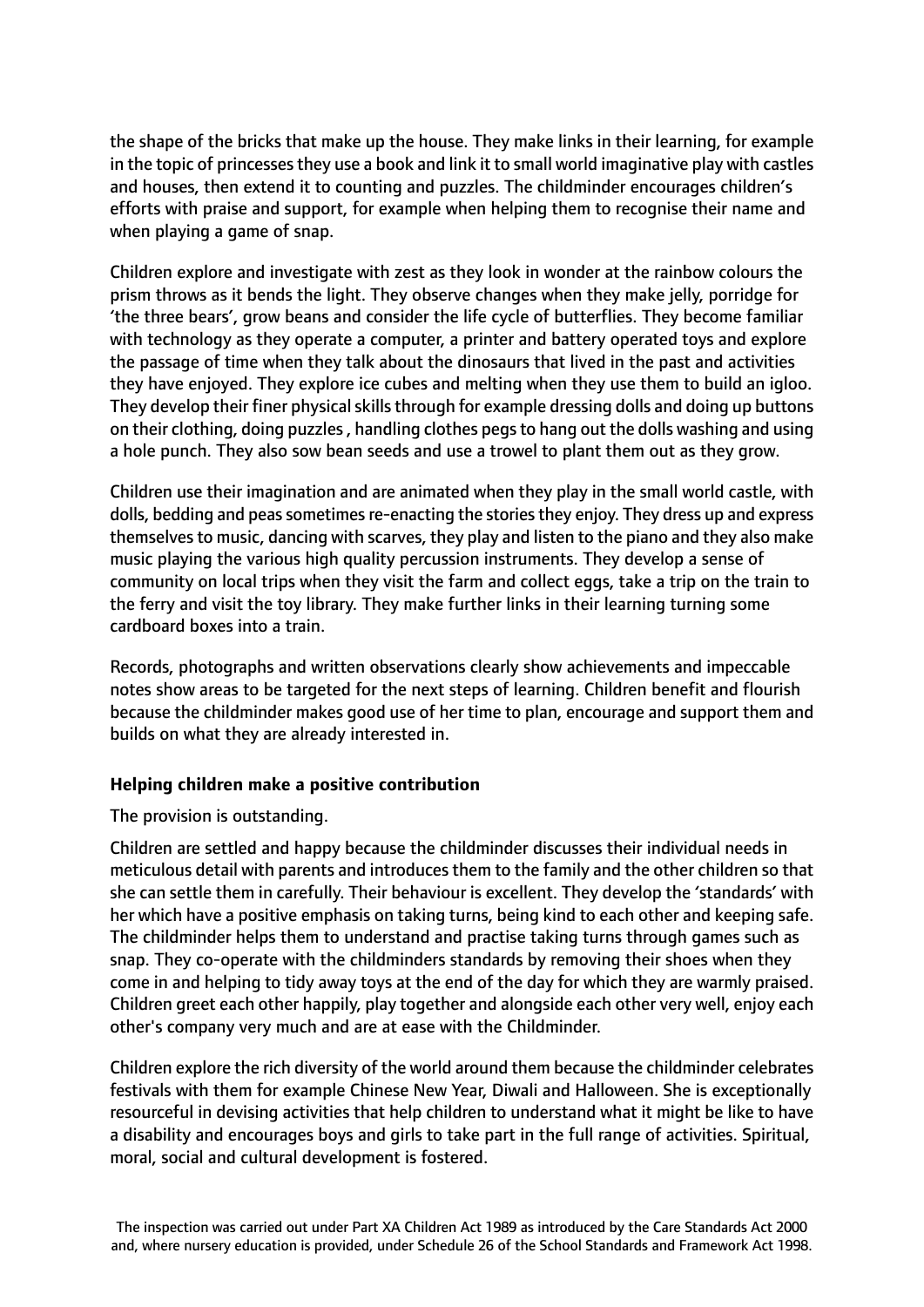Children enjoy consistency of care and routines because there is an excellent and trusting partnership between the childminder and parents with a comprehensive flow of information both ways. Parent's views are actively sought and acted upon. They are kept very well informed about all elements of the care their children receive and the progress they make. Parents are also clearly informed about how to make a complaint if the need arises.

The partnership with parents is outstanding. They are given information about the foundation stage of learning and the topics that the children are taking part in which helps them to be involved in their children's learning. There are frequent opportunities for parents to share what they know about their child and the written records are shared on a termly basis.

## **Organisation**

The organisation is outstanding.

The childminder meets the needs of the range of children for whom she provides. She is extremely dedicated and enthusiastic. She organises her time very well spending much of it directly playing and working with the children. Records are accurate, very well ordered and consistently exceed the requirements. Confidentiality is highly respected and folders about children's development are shared with parents. The childminder is strongly motivated to develop her service. She has attained a high level of professional skills and knowledge through training and experience and she continues to develop this at every opportunity. This helps her to further support children's education and development.

#### **Improvements since the last inspection**

Not applicable.

## **Complaints since the last inspection**

Since the 1 April 2004 there have been no complaints made to Ofsted that required the provider or Ofsted to take any action in order to meet the National Standards. The provider is required to keep a complaints records made by parents, which they can see on request. The complaints record may contain complaints other than those made to Ofsted.

# **THE QUALITY AND STANDARDS OF THE CARE AND NURSERY EDUCATION**

On the basis of the evidence collected on this inspection:

The quality and standards of the care are outstanding. The registered person meets the National Standards for under 8s day care and childminding.

The quality and standards of the nursery education are outstanding.